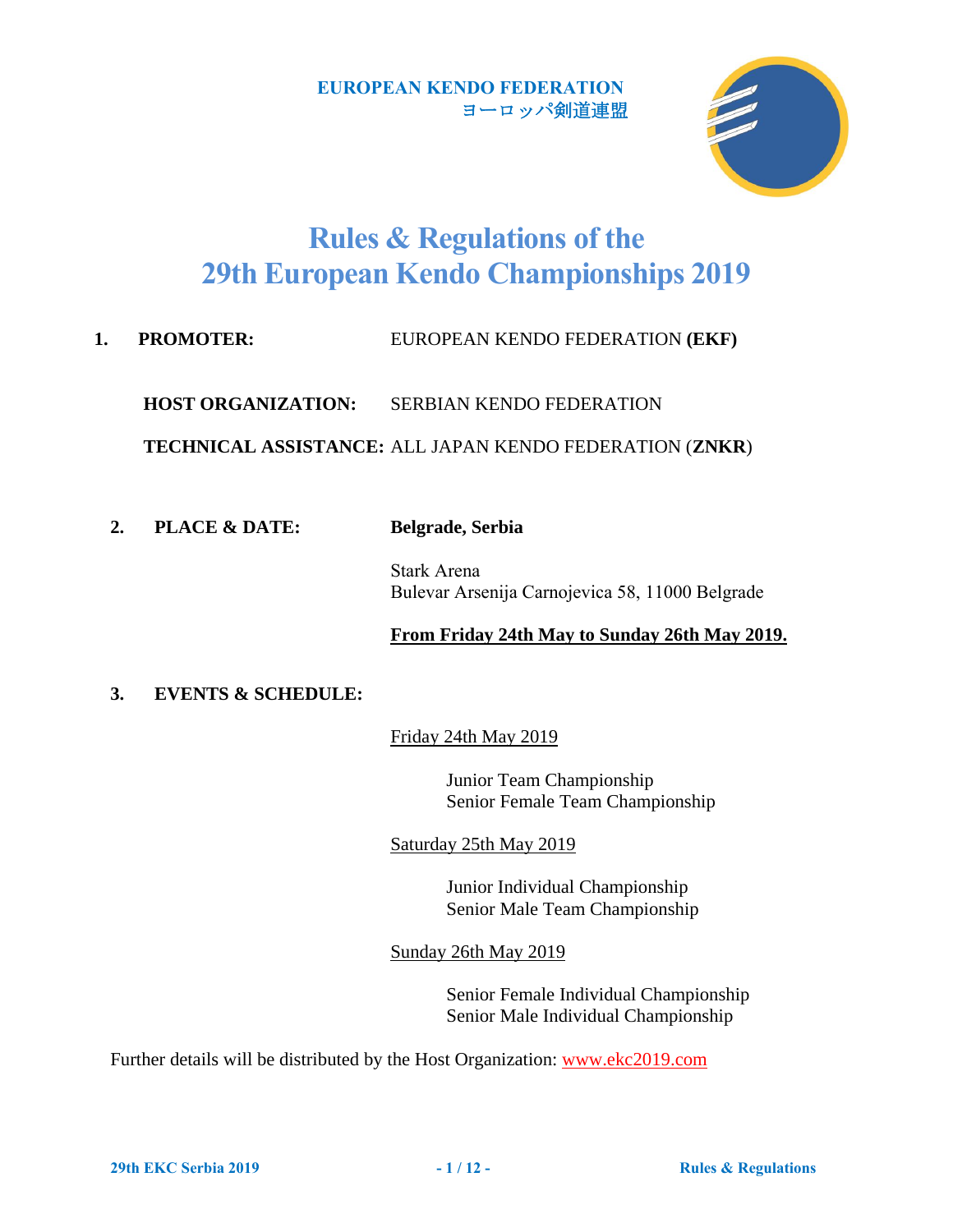

## **4. GENERAL REFEREEING RULES.**

The regulation of the matches will be made according to "*The Regulations of Kendo Matches and its Refereeing (December 7th, 2006 - "The Regulations", and its subsequent amendments)*", published by International Kendo Federation (F.I.K.), except for the points specified hereafter.

## <span id="page-1-0"></span>**5. CONTENT OF THE CHAMPIONSHIPS.**

The content of the EKF Championships is as follows:

- **Senior Male Team Championship** with teams composed of maximum 5 (five) men out of 7 (seven) inscriptions;
- **Senior Female Team Championship** with teams composed of maximum 5 (five) women out of 7 (seven) inscriptions;
- **Junior Team Championship** with teams composed of maximum 3 (three) persons out of 5 (five) inscriptions.
- **Senior Male Individual Championship** for maximum **4 (four**) men older than 18 years (at the time of the actual championship);
- **Senior Female Individual Championship** for maximum **4 (four)** women older than 18 years (at the time of the actual championship);
- **Junior Individual Championship** for maximum **4 (four)** persons.

For the two junior categories, the participants should be **minimum 15** years old but younger than 18 years (at the time of the actual championship). That means, the Birthdates of junior participants shall be **not after 24th/25th May 2004 and not before 24th/25th May 2001. No exceptions will be granted**.

After every championship the first placed will be awarded an official "European Champion" title an there will be one second place and two ex-æquo third places. Also, for every championship, minimum one "Fighting Spirit" trophy will be awarded.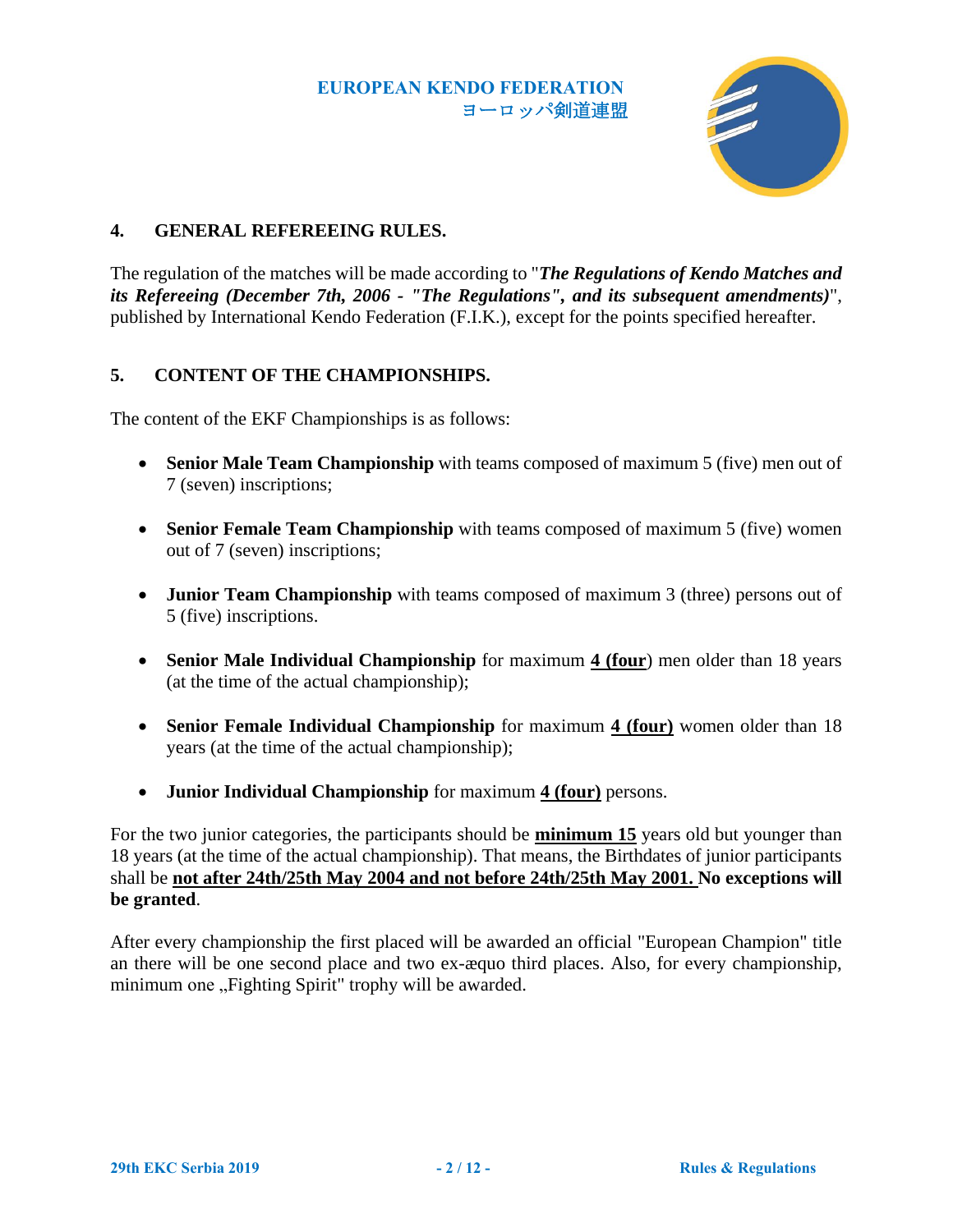

# **6. SPECIFIC RULES FOR EACH CATEGORY.**

#### **6.1. Team Championships.**

#### **6.1.1.Senior Male Team Championship.**

Every country is represented by a team of five, or by a minimum of three male fighters, chosen freely before every fight out of the maximum of seven official inscriptions arrived in due time. Every competitor should have at least the age of 18 at the time of the actual championship day.

#### **6.1.2.Senior Female Team Championship.**

Every country is represented by a team of five, or by a minimum of three female fighters, chosen freely before every fight out of the maximum of seven official inscriptions arrived in due time. Every competitor should have at least the age of 18 at the time of the actual championship day.

#### **6.1.3.Junior Team Championship.**

Every country is represented by a team of maximum three, or, in default of, of minimum two fighters, chosen freely before every fight out of the maximum of five official inscriptions arrived in due time. For the age, the rules of Section [5](#page-1-0) are applicable.

#### <span id="page-2-0"></span>**6.1.4.Participation.**

Senior men can only participate at the Senior Male Team Championship, senior women only at the Senior Female Team Championship. Both men & female are allowed in the junior category.

For the Senior Male Team Championship and the Senior Female Team Championship: In case of a 4 Competitor team, the 2<sup>nd</sup> position remains free. In case of a 3 Competitor team, the 2<sup>nd</sup> and the 4<sup>th</sup> position remain free. For the Junior Team Championship: In case of a 2 Competitor team, the 2<sup>nd</sup> position remains free.

#### **6.1.5.Common rules for the Team Championships.**

#### **6.1.5.1. Preliminary contests (Pool system).**

All teams that entered their official inscriptions in due time will be divided by drawing into as many pools of 3 as possible. However, the 4 teams that got the medals at the previous Team Championships will be seeded into different pools, and removed to the far end of the grid.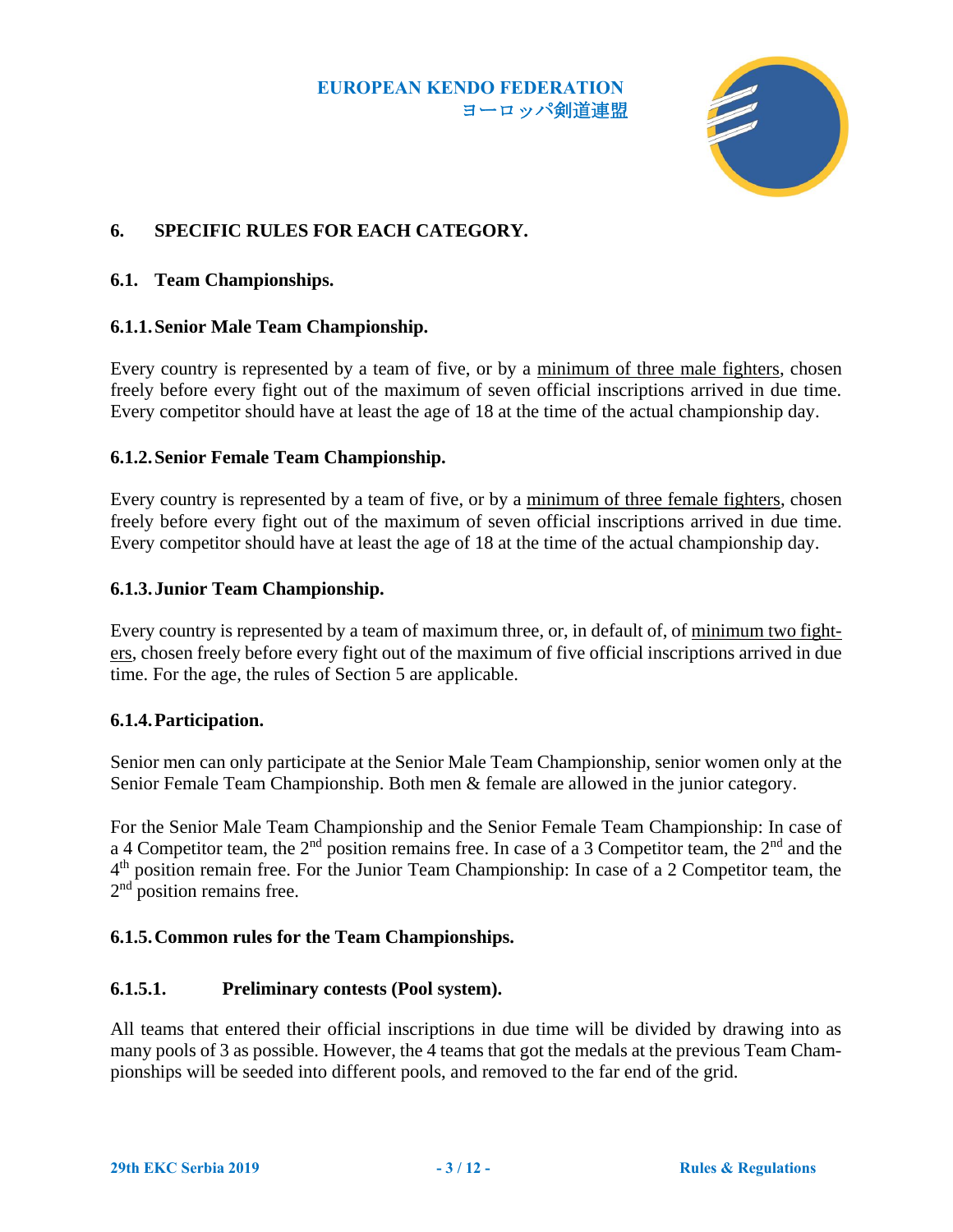

**The order of matches will be announced and pools can be combined,** respecting the principle of separation as mentioned in the foregoing para.

If the inscriptions make it necessary, **pools of two (2) or four (4)** will be included.

The **first two out of every pool** will be entered on the tournament grid. The 1<sup>st</sup> placed of one pool will compete with the 2<sup>nd</sup> placed of another pool.

## **6.1.5.1.1. Specific pool system rules.**

For the first round the names and the order of combats shall be handed in at the managers' meeting, all others at the administration table of the shiai-jo immediately after the end of the previous fight of the respective team.

The combats are played by "*sanbon-shobu*" and the duration is **4 minutes** for all categories. Equality (*hikiwake*) will be declared in case no points are scored or if the score is one to one.

If two teams remain even at the end of the pool, a supplementary fight between two of the team members will decide on the victory. This fight will be held according to the "*ippon-shobu"*-principle, without time limit.

## **6.1.5.1.2. Team Classification.**

Determination of the winning team in both pool and tournament matches will be made in the following order of precedence:

- 1. Highest number of individual winners; but, if it is a tie, then
- 2. Highest number of points scored.
- 3. Should 1. and 2. still be a tie, a draw will be declared in the pool matches (see next paragraph) and a play-off will be conducted in the tournament matches.
- 4. A default is regarded as a loss: the opponent is given 2 points.

Determination of the ranking of teams in the pool matches will be made in the following order of precedence:

- 1. Higher number of team matches won; but, if it is a tie, then
- 2. Lower number of team matches lost; but, if it is a tie, then
- 3. Higher number of draws in team matches (see above), if it is still a tie, then
- 4. Higher number of individual winners; if it is still be a tie, then
- 5. Lower number of individual losses; but, if it is a tie, then
- 6. Higher number of individual draws (hikiwake), if it is still a tie, then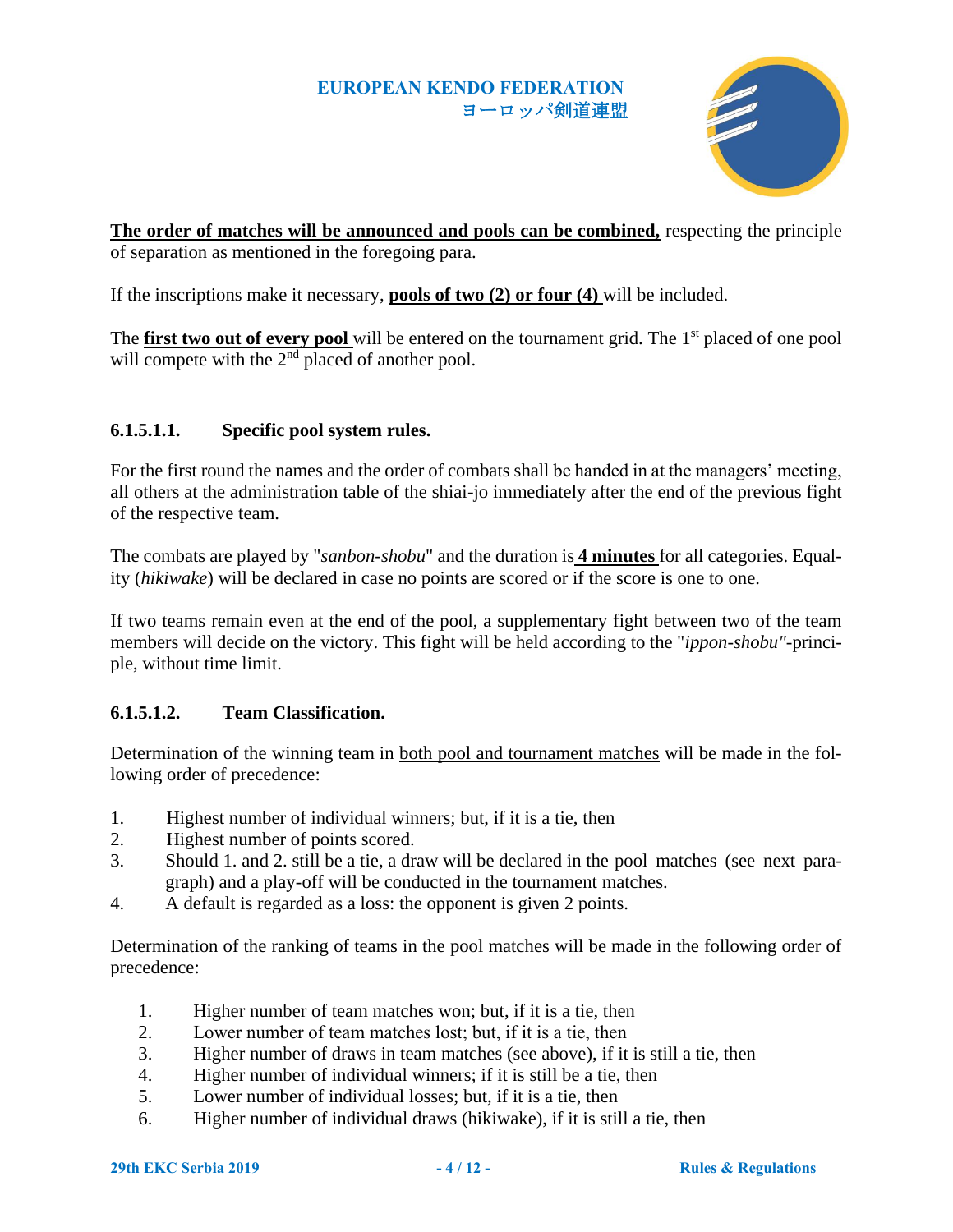

- 7. Higher number of points scored.
- 8. Lower number of points lost.

If the situation is still a tie between two teams, either to determine the order between first and second or second and third team in the pool, a play-off (*ippon-shobu*) between representatives of the two teams will determine the ranking.

Should the situation be a tie between all three teams in the pool, the ranking of teams shall be determined by a pool played by a representative of each team, like in the individual tournament.

## **6.1.5.2. Tournament.**

The tournament is using the knockout system. The refereeing rules and the principles for discerning the winners are the same as those defined for the pools. **The duration of fights is 4 minutes for juniors and 5 minutes for seniors.**

## **6.2. Individual Championships.**

## **6.2.1.Senior Male Individual Championship.**

Every country may list a maximum of **4 (four**) competitors, following the rules set out earlier. The minimal age is **18 years** at the time of the actual championship day.

## **6.2.2.Senior Female Individual Championship.**

Every country may list a maximum of **4 (four)** competitors, following the rules set out earlier. The minimal age is **18 years** at the time of the actual championship day.

#### **6.2.3.Junior Individual Championship.**

Every country may list a maximum of **4 (four)** competitors, following the rules set out earlier. The same conditions as for the team competition will apply for sex and age (see also Sections [5](#page-1-0)  $\&$ [6.1.4\)](#page-2-0).

## **6.2.4.Common rules for the Individual Championships.**

#### **6.2.4.1. Preliminary contests (Pool system).**

Every pool is in principle composed of three fighters, who fight in the following order:  $1 \times 2, 1 \times 3, 2 \times 3.$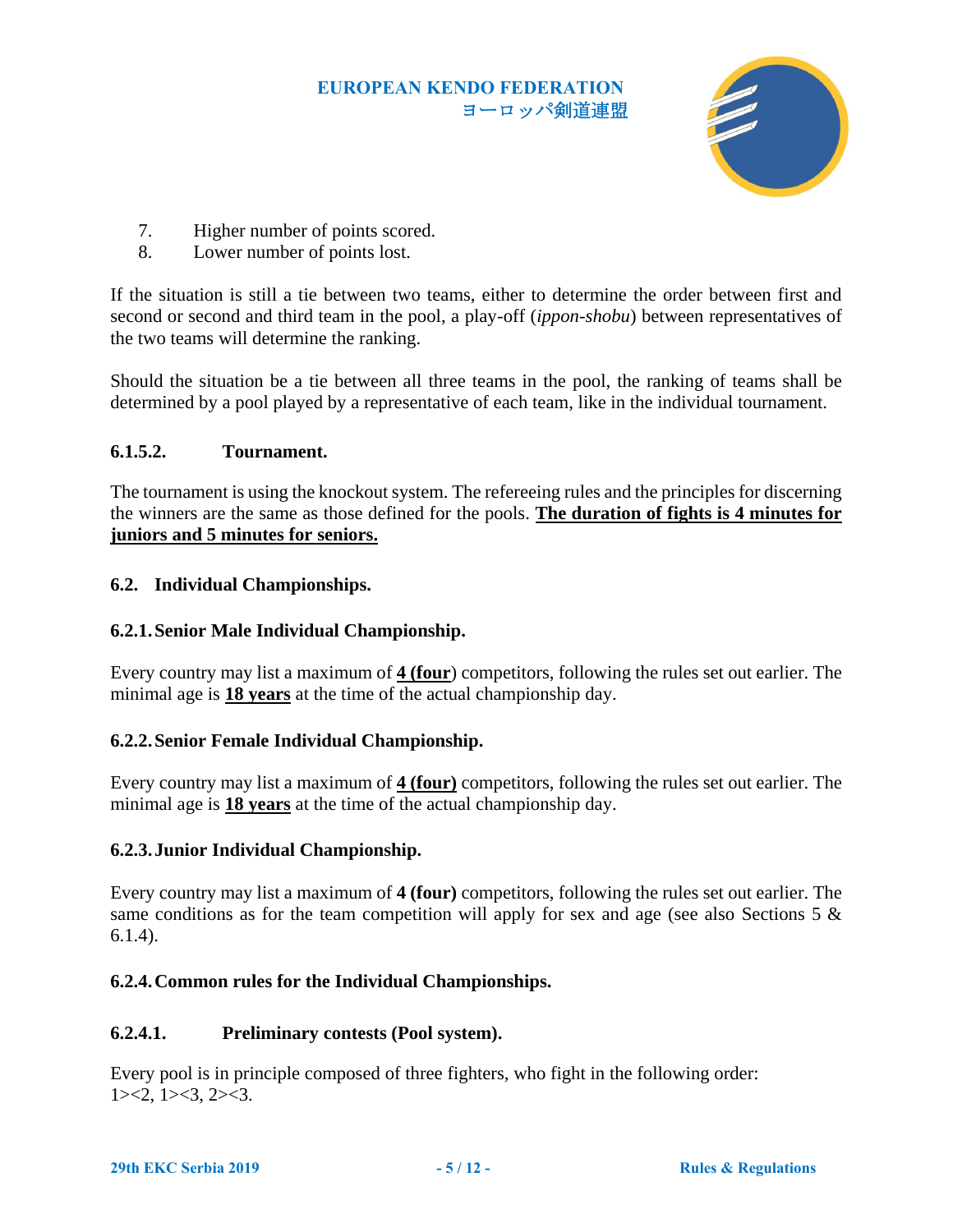

In the case of pools composed of four, each one will fight **3 (three)** times as follows: **1><2, 3><2, 3><4, 1><4, 1><3, 2><4.**

It is possible that in this same order pools will be combined. A different system, respecting the pool system principle, with separation of the best results of the previous championships and a minimum of two fights, might be adopted if necessary.

The division into different pools will be handled by drawing, on condition that fighters of the same nation will be kept out of the same pool.

The combat time is **4 minutes**, following the "*sanbon shobu*" rule. If appropriate an even match (*hikiwake*) may be the result.

The fighters out of the same pool will be ranked as follows. The criteria will be applied in that order and the subsequent criteria will be only applied if a clear decision is not reached:

- 1. The higher number of fights won;
- 2. The lower number of fights lost;
- 3. The higher number of hikiwake;
- 4. The higher number of points scored;
- 5. The lower number of points lost.

In case of equality between two fighters, one supplementary fight will take place immediately after the normal pool fights, to establish the final order among the fighters. These fights will follow the rule of "*ippon shobu*", without time limit. In pool of four players, supplementary fights will not take place to determine positions three and four, if first and second positions are clear.

In case of equality between all 3 or 4 fighters at the end of the pool, they will fight again following the "*sanbon shobu*" principle. **If even after two such rounds the order among the fighters is not clarified, the result shall be determined by lot (***chusen***).**

#### **6.2.4.2. Tournament.**

After the pool system, **the first** out of every **pool of three** and **the first and second out of pool of four fighters** will be put on the tournament grid. The fights will follow the knock out system.

The combat time is **5 minutes** for seniors and **4 minutes** for juniors, following the "*sanbon shobu*" rule, with the possibility of one prolongation (*encho*). For seniors, there is no time limit on the "*encho"*.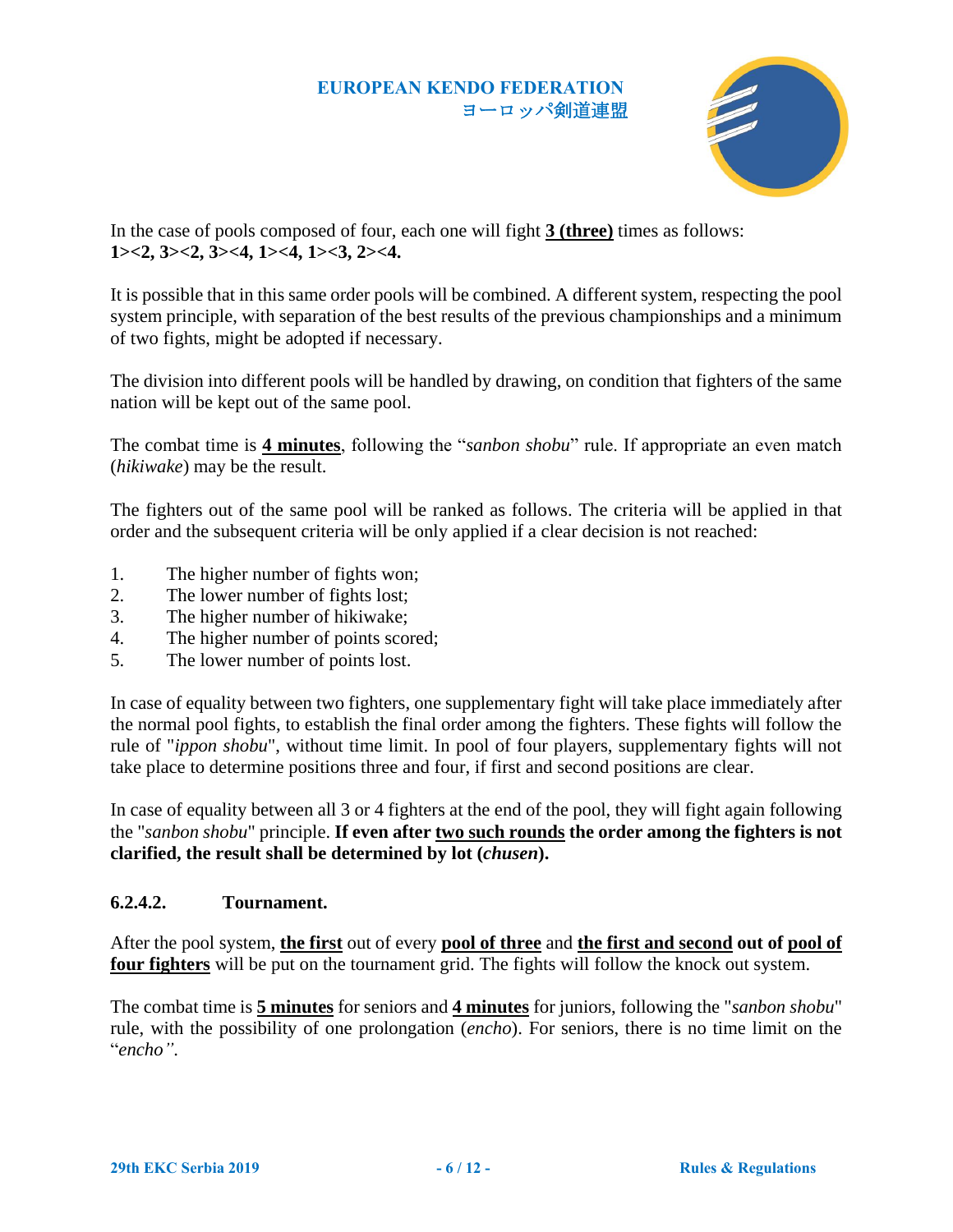

## For juniors, "*encho"* is **a maximum of 6 (six) minutes. Thereafter the decisions will be taken by shinpan-decisions (***hantei***), except for semi-final and finals, where encho without time limit will apply.**

## **7. SPECIFICATIONS OF THE SHINAI.**

The shinai will have the format explained in the following table out of "*The Regulations of Kendo Matches and its Refereeing (Revised December 7th, 2006)",* published by F.I.K. (see page 22).

|                 | <b>Sex</b>  | <b>Junior</b> | <b>Senior</b> |
|-----------------|-------------|---------------|---------------|
| Length          | Male/Female | $\leq$ 117 cm | $\leq$ 120 cm |
|                 | Male        | $\geq$ 440 gr | $\geq 510$ gr |
| Weight          | Female      | $\geq 400$ gr | $\geq$ 440 gr |
|                 | Male        | $\geq$ 25 mm  | $\geq$ 26 mm  |
| <b>Diameter</b> | Female      | $\geq$ 24 mm  | $\geq$ 25 mm  |

| Specifications for competition use of two Shinai (Nito). |               |               |                                          |  |
|----------------------------------------------------------|---------------|---------------|------------------------------------------|--|
| <b>Specification</b>                                     | <b>Gender</b> |               | Daito (long shinai) Shoto (short shinai) |  |
| Maximum length                                           | Male & female | $\leq 114$ cm | $\leq 62$ cm                             |  |
| <b>Weight</b>                                            | Male          | $\geq$ 440gr  | $\ 280 - 300g \ (min/max) \ $            |  |
|                                                          | Female        | $\geq 400$ gr | $\ 250 - 280g \ (min/max) \ $            |  |
| Minimum diameter Male<br>of sakigawa                     |               | $>25$ mm      | $>24$ mm                                 |  |
|                                                          | Female        | $>24$ mm      | $>24$ mm                                 |  |

## **8. RULES CONCERNING THE QUALIFICATIONS OF THE COMPETITORS AND THE CONDITIONS FOR PARTICIPATION. INCOMPATIBLITY & MISCELLA-NEOUS.**

- **8.1.** Every competitor must be a member of an organization adhering to the EKF, and the inscriptions must be handed in by that organization.
- **8.2.** Every competitor must have the nationality of the country he represents (a passport serves as proof).
- **8.3. Exceptions from nationality requirement can be allowed by the EKF President. Applications for such exceptions shall be filed not later than Pre-Entry (see [16.](#page-10-0)) with the EKF**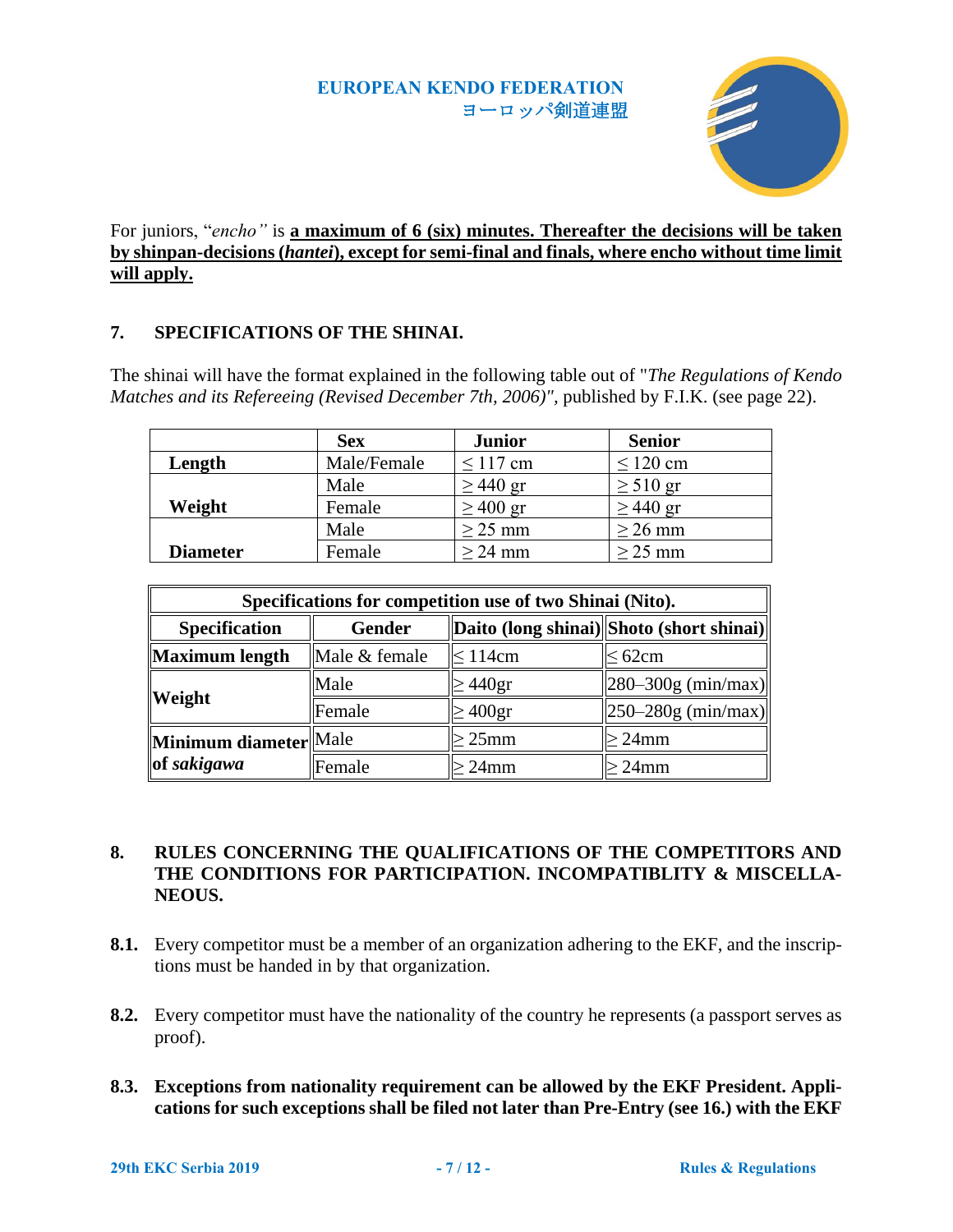

## **Secretary-General. Applications will be handled and decided before the Final Entry period is expired.**

- **8.4.** Competitors must be chosen among the names that figure on the official inscription lists in every category that were handed in in due time. Each competitor shall wear during the competition a *"zekken"* (name-tag) on the centre piece of "*o-dare"* (hip-protector) showing his country (top), flag (centre) and family name (bottom), whereby country and person's name shall be written in capital Latin letters, using the English name of the country. For details see the Annex hereto.
- **8.5.** Furthermore, each competitor shall wear during the competition the EKF official number tags as distributed. The number tags will be distributed before the championships and the numbers assigned to each competitor for each championship. **Failure to return the number tags in complete pairs immediately after the closing of the championships will make the respective country liable for payment of EUR 50 / pair of numbers.**
- **8.6.** Referees, Managers and Coaches may not participate as competitors in neither the Team nor the Individual Championships. Be careful for your official inscription.
- **8.7.** Every other official may participate as a competitor keeping in mind the limited number in every category.
- **8.8.** Any competitor may participate in both the Team and the Individual Championships provided that maximum number of persons provided for in Section [5](#page-1-0) are not exceeded.
- **8.9.** Every team shall bring their own set (5 minimum) of each red and white ribbons (*taski*) to be used in all tournaments for the labelling of competitors.

## **9. REFEREES.**

- **9.1.** Appointment of Referees of the European Championships is entrusted to the EKF, assisted by the ZNKR; they are chosen among those who are proposed by the EKF Member Countries for the EKF/FIK Referee Seminar. **Referees are appointed after the EKF/FIK Referee Seminar and before the beginning of the Final Entry period (see [16.](#page-10-0)).**
- **9.2.** Referees may not participate as competitors.
- **9.3. The function of Referee is also incompatible with that of Coach or Manager.**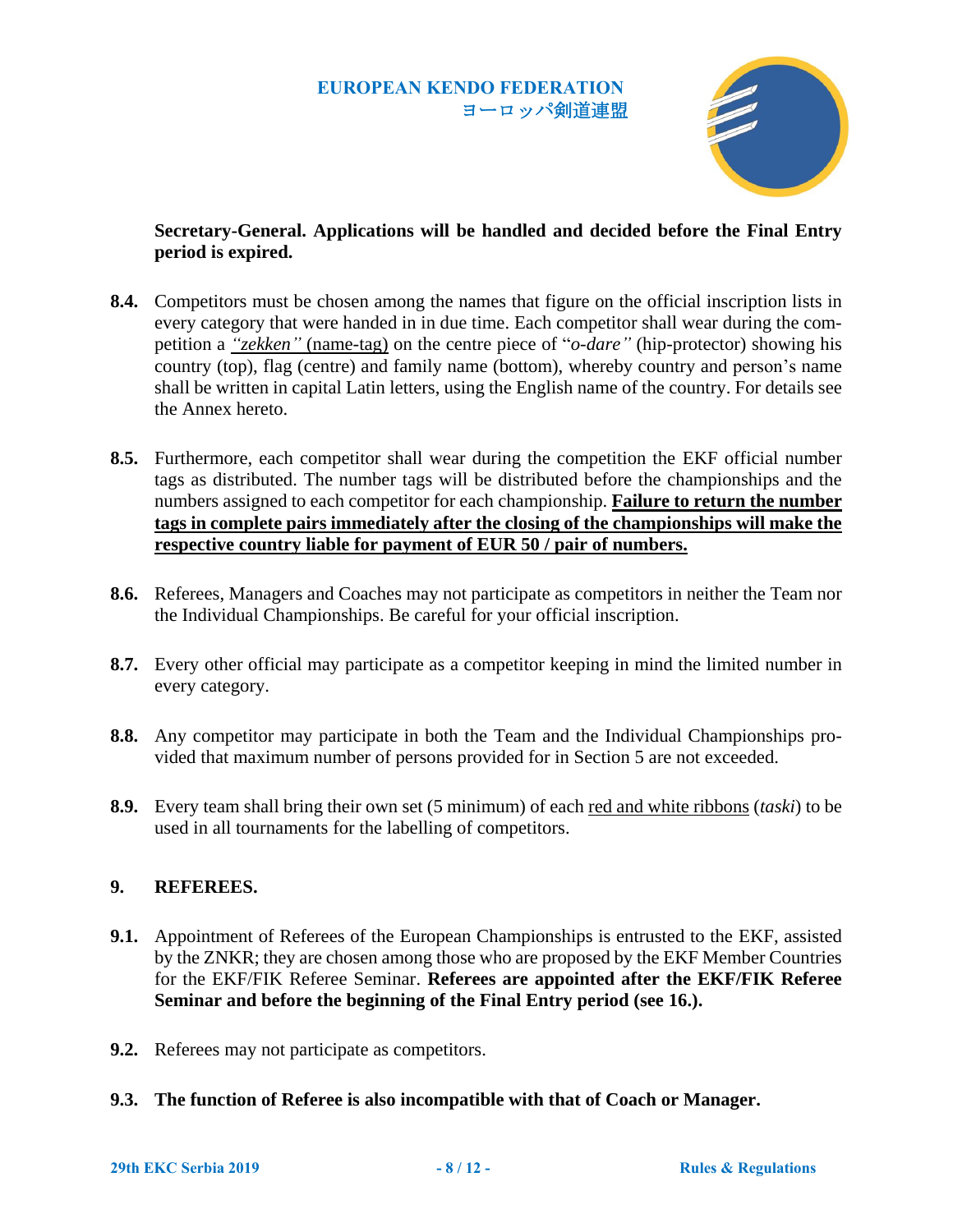

- **9.4.** The cost of the referees (**lodging in single rooms**, meals, bus transport, sayonara party) is taken in charge by the organizing country for four nights, starting from **Thursday evening before the EKC to Monday morning after the EKC.**
- **9.5.** Each referee will bring his own set of flags.
- **9.6.** All referees will wear the same uniform: a plain white shirt, a plain deep red necktie, plain light grey trousers, a plain dark blue pair of socks and a plain dark blue jacket.

#### **10. MANAGER.**

The manager of each team is responsible for the attitude of every competitor (the correct way of wearing their *bôgu*, the **length of the "***men-himo" (max 40 cm)***,** good condition of *bôgu* parts and equipment, etc.), and everything that may improve the harmonious flow of events during the championships. He or she will maintain a general attitude that corresponds with the Budo spirit and *reigi*.

#### **11. DRAWING.**

The drawing for all categories will be conducted under the authority of the EKF prior to the event.

#### **12. COMPLAINTS.**

All complaints concerning the Championships are to be handed in to the EKF Technical Director by the Manager or the Team Leader according to the Regulations mentioned before, all other people will be refused. Any complaint needs to be filed immediately but by in any case not later than by the end of the possibly affected competition;

#### **13. INSURANCE AND LIABILITY FOR DAMAGE.**

Every delegation shall ensure that all its officials, all members and all participants are insured against any possible mishaps (sickness, injury, loss or theft, liability for damage....) during travel and stay. **Delegations are also responsible for proper conduct of their members in the context of the event, and liable to compensate all damage which has been affected by their members to or in the EKC premises, hotels and transport.**

Host organization shall take an insurance against any civil liability.

In case of an accident or incident (in particular, but without limitation to, injury, theft, traffic accident etc.) which might lead to a claim against any third party and/or requires a written attestation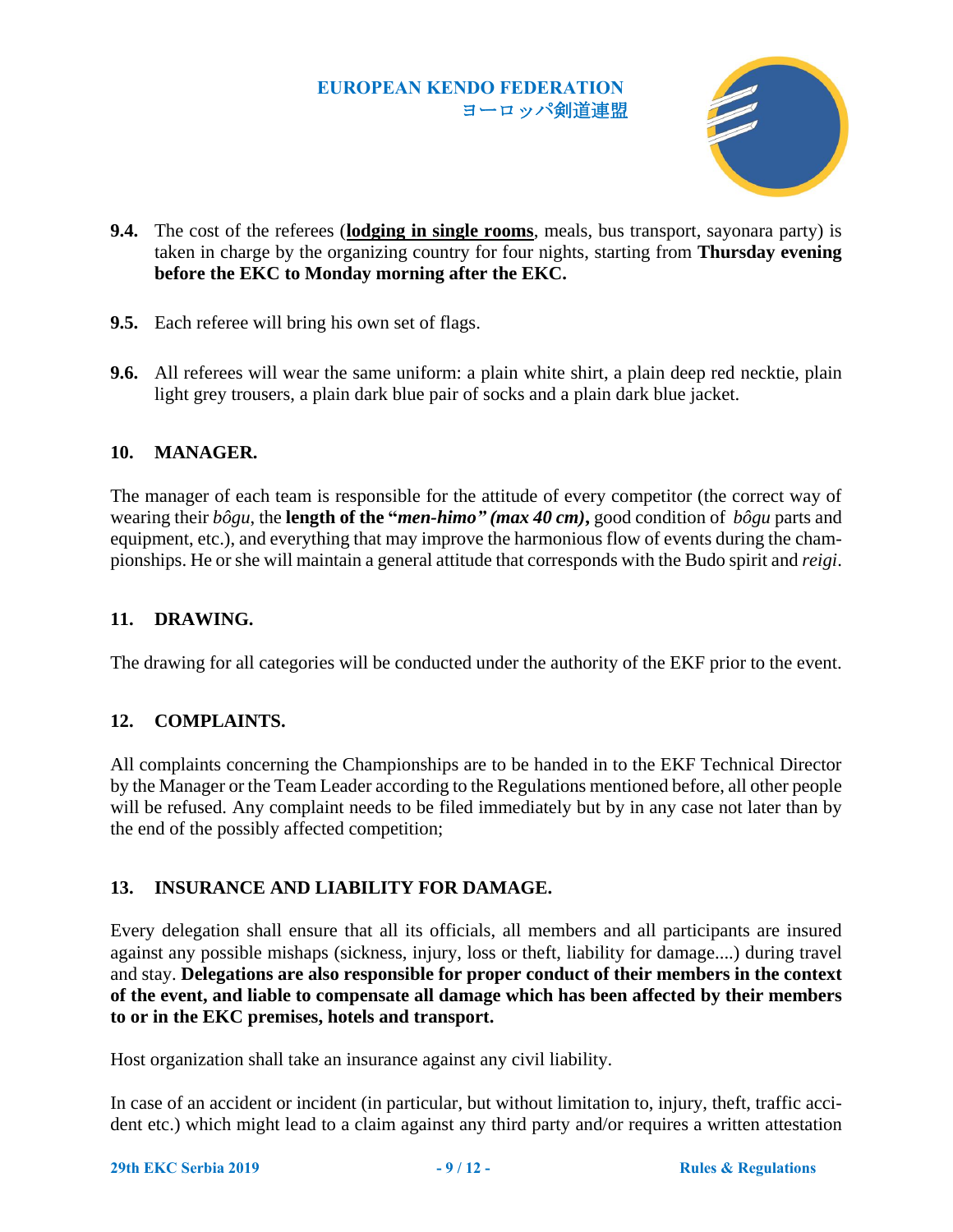

by the Host Organization or by the EKF, the accident or incident has to be notified to the Host Organization and the EKF before the departure of the delegation, unless this is impossible due to the circumstances of the accident or incident.

## **14. APPLICATION OF ARTICLE 30 OF REGULATIONS OF KENDO SHIAI AND SHINPAN - (Injury or Accident)**

**Delegations must ensure that all their members (coaches, managers and competitors) are duly aware of the provisions of Article 30 of the FIK Regulation of Kendo Shiai and Shinpan, covering Injury and Accident during** *shiai***.** 

**When applying the provisions of Article 30, it is the duty of the referees to determine immediately, through a** *gogi,* **the responsibility of the opponent for the accident, keeping in mind that intent is not a necessary criterion.**

## **15. DOPING PREVENTION.**

A competitor who is judged by decision of the referees to be under the influence of prohibited drugs or alcohol shall be disqualified, be ordered to retire from the match and shall lose the match (Art 15, 18 of the Regulations).

Additionally, the *FIK Anti-Doping Rules* (approved August 27<sup>th</sup>, 2009, Sao Paulo and amended May 28<sup>th</sup>, 2016 in Tokyo) and the *EKF Anti-Doping Rules* (adopted April 8<sup>th</sup>, 2010, Debrecen, the later shall prevail in case of conflict – together "The AD-Rules") including the respective updated and most recent WADA Prohibition List shall be applicable. In case of disqualification following any anti-doping violation, the shift of ranks method determined by FIK during the past WKC shall be applied.

**Doping tests may be conducted according to the National Anti-Doping Rules of the Host Country. Therapeutic Use Exemption (TUE) files must be submitted by End of Pre-Entry period (see 16.) to the EKF Vice-President [\(vice-president@ekf-eu.com\)](mailto:vice-president@ekf-eu.com?subject=29EKC2019BELGRADE%20-%20Anti-Doping%20-%20TUE%20-%20Request).**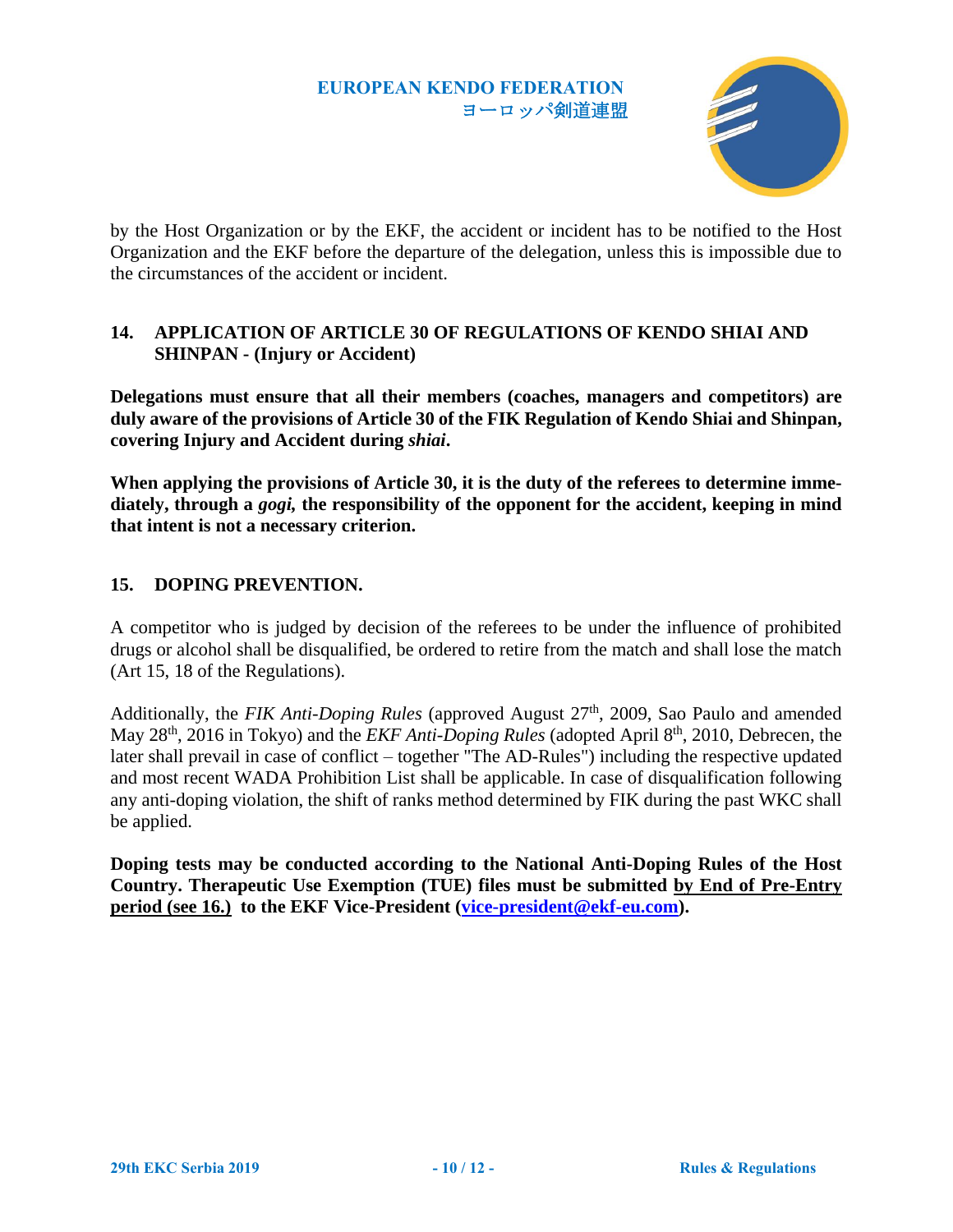

# <span id="page-10-0"></span>**16. DEADLINES FOR PRE-ENTRY AND FINAL ENTRY.**

**16.1. Pre-Entry period: 11 January - 25 January 2019**

**16.2. Final Entry period: 15 March - 29 March 2019**

**16.3. Deadline for payments: 29 March 2019**

Pre-Entry and Final Entry shall be conducted by the respective National Federations via the EKF website at **[www.ekf-eu.com](http://www.ekf-eu.com/)**.

The EKF Board of Officers:

**Dieter HAUCK** President

**Zsolt VADADI** Vice-President

**Jean-Pierre LABRU** Technical Director

**Donatella CASTELLI** Treasurer

**Pekka NURMINEN** Secretary General